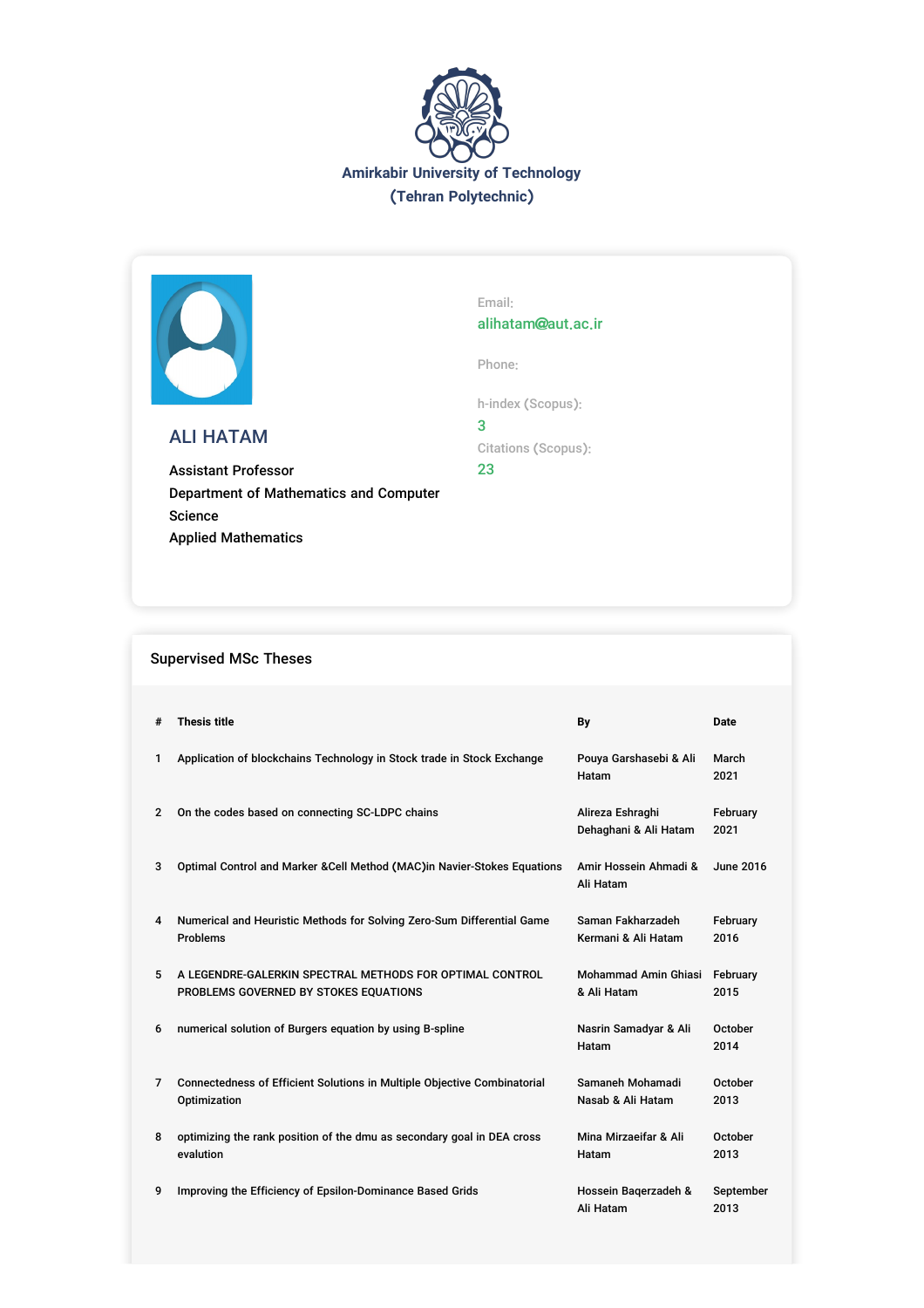| 10 | Computing the Pareto frontier of a bi-objective bi-level linear problem using<br>a multiobjective mixed-integer programming algorithm | Vahid Borji & Ali Hatam                     | September<br>2013 |
|----|---------------------------------------------------------------------------------------------------------------------------------------|---------------------------------------------|-------------------|
| 11 | Global formulation for interactive multiobjective optimization                                                                        | Azam Lotfi & Ali Hatam                      | October<br>2012   |
|    | 12 A two phase method for multi-objective integer programming and its<br>application to the assignment problem with three objectives  | Mehraneh Gholami & Ali<br>Hatam             | October<br>2012   |
|    | 13 A mixed integer programming approach to a class timetabling problem                                                                | Fatemeh Habibi & Ali<br>Hatam               | September<br>2010 |
|    | 14 Using linear programming to decode binary linear code                                                                              | Mahdi Beiranyand & Ali<br>Hatam             | June 2010         |
|    | 15 Linear programming decoding of non binary codes                                                                                    | Aliakhar Mirzaee & Ali<br>Hatam             | <b>June 2010</b>  |
|    | 16 An investigation on the paris of controllable matrices where have different<br>characteristics and minimal                         | Sahar Alsadat Babaie<br>Kashani & Ali Hatam | January<br>2010   |

## Journal Papers

## **Portal Records**

- **1** Saeed Kazem, Ali Hatam, "A modification on strictly positive definite RBF-DQ method based on matrix decomposition", ENGINEERING ANALYSIS WITH BOUNDARY ELEMENTS, January 2017 Vol. 76, Num. 0, Page 90-98, January 2017,
- **2** ٍEdmund A Chadwick, Ali Hatam, Saeed Kazem, "Exponential function method for solving nonlinear ordinary differential equations with constant coefficients on a semi-infinite domain", PROCEEDINGS OF THE INDIAN ACADEMY OF SCIENCES-MATHEMATICAL SCIENCES, February 2016 Vol. 126, Num. 1, Page 1-19, February 2016,
- **3** Saeed Kazem, Edmund A Chadwick, Ali Hatam, Mehdi Dehghan, "Using generating functions to convert an implicit (3,3) finite difference method to an explicit form on diffusion equation with different boundary conditions", NUMERICAL ALGORITHMS, September 2015 Vol. 70, Num. 1, Page 1-28, September 2015,
- **4** Edmund Chadwick, Ali Hatam, "Slender body expansions in potential theory along a finite straight line, Edmund Chadwick(1) and Ali Hatam(2), Z. Angew. Math. Phys. 61 (2010), 493–508 c 2010 Birkh¨auser / Springer Basel AG, 0044-2275/10/030493-16", Zeitschrift für Angewandte Mathematik und Physik (ZAMP), March 2010 Vol. 61, Num. 3, Page 493-508, March 2010,
- **5** Edmund Chadwick, Ali Hatam, "The Physical Interpretation of The Lift Discrepancy in Lanchester -Prandtl Lifting Wing Theory For Euler Flow ,Leading to The Proposal of an Alternative Model in Oseen Flow", , July 2007 Vol. , Num. 463, Page 0-0, July 2007,

| <b>Taught Courses</b> |                            |                                                                                                                                                                                                                                                          |                       |                |  |
|-----------------------|----------------------------|----------------------------------------------------------------------------------------------------------------------------------------------------------------------------------------------------------------------------------------------------------|-----------------------|----------------|--|
| #                     | <b>Course title</b>        | <b>Description</b>                                                                                                                                                                                                                                       | <b>Headlines</b> Date |                |  |
|                       | Numerical<br>Analysis      | Developing the basic understanding of numerical algorithms and skills to<br>implement algorithms to solve mathematical problems on the computer.<br>emphasizing on some properties such as stability, convergence and applicability<br>of the algorithms | ℰ                     | Spring<br>2022 |  |
| 2                     | Engineering<br>Mathematics | Applying Fourier series and integrals for solving PDEs, specially Laplace, wave and<br>heat equations with different boundary and initial conditions and Linear Discrete<br>systems                                                                      | $\mathcal{O}$         | Spring<br>2022 |  |